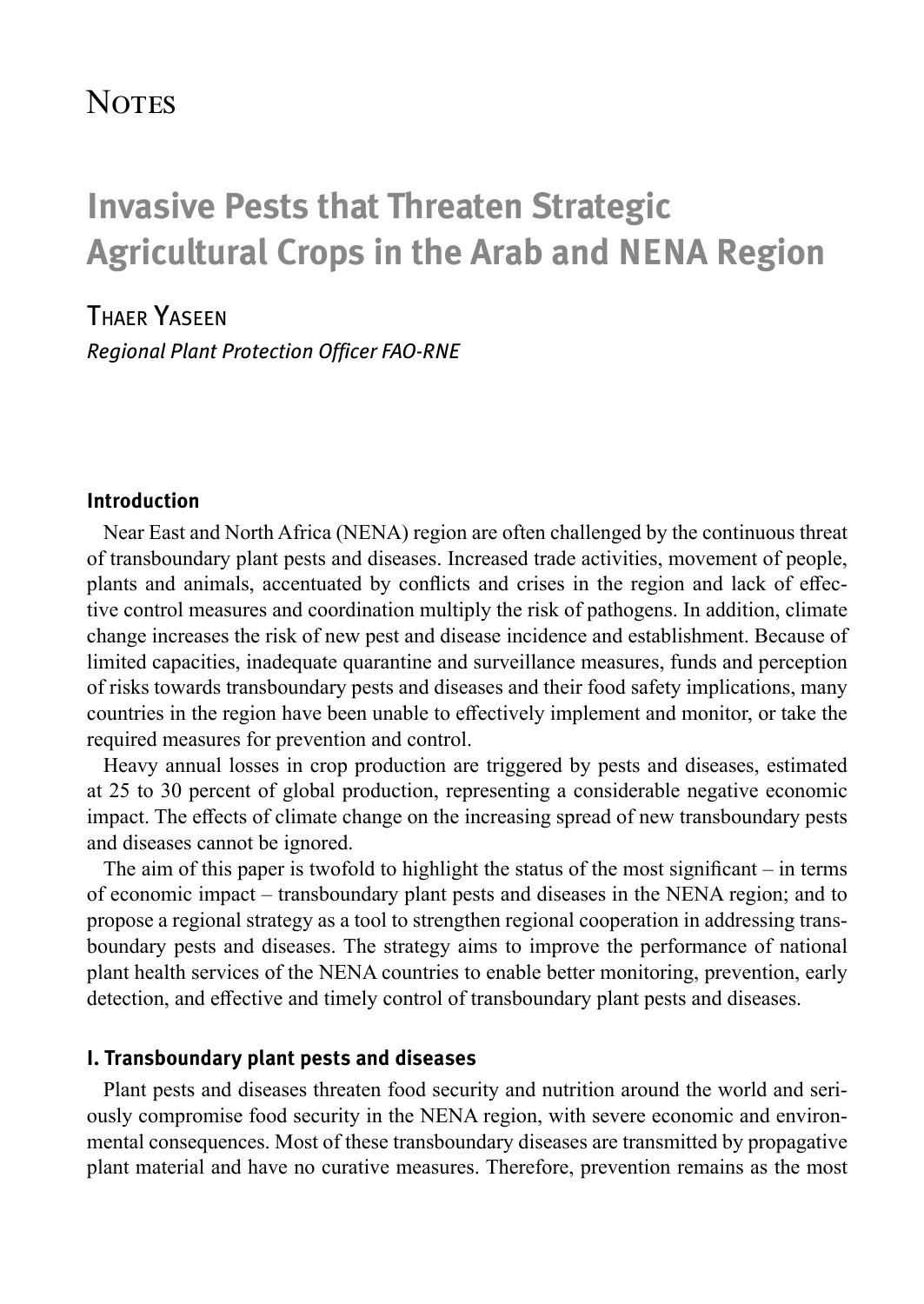efficient strategy. Some emergent plant pests and diseases with significant impacts in the NENA region are briefly described below; some are already reported in some countries while others pose an imminent threat in the region. The lack of harmonized certified propagation materials and relative diagnostic protocols in NENA countries increased considerably the spread of transboundary plant pest and diseases.

#### *A) Transboundary plant insect pests*

*Fall armyworm (FAW) (Spodoptera frugiperda)* is an insect seriously affects food security and nutrition in the NENA region. The FAW feeds on more than 80 plant species, and causes yield losses up to 100 percent. The pest has been spreading rapidly in the last years in the majority of middle and South African countries and has been introduced to the Sudan in late 2016. The pest have been recently reported in Yemen.

*Red palm weevil (RPW) (Rhynchophorus ferrugineus)* cause the loss of tens of thousands of palm trees. The literature reports that palms worth up to  $\epsilon$ 483 million have been destroyed or infested in the region.

*Fruit flies (Bactrocera zonata, Bactrocera dorsalis and Drosophila suzukii)* remain at the top of the list of devastating insects in the NENA region, causing severe losses to fruit crops. For example, the damage due to *Bactrocera dorsalis* was estimated at EUR 320 million in the Near East.

Nevertheless, forests are also affected by transboundary pests for example: the dangerous transboundary insects affects also forests, recent example is the *Western Conifer Seed Bug (WCSB) (Leptoglossus occidentalis)* detected in 2013 in Lebanon causing loss of pine seed production estimated at 10 000 hectares of stone pine forests.

## *B) Transboundary plant diseases*

The latest outbreak of *Xylella fastidiosa* in Italy highlighted the potential danger of transboundary plant diseases when they turn into an epidemic. The diseases caused by a pathogenic bacterium introduced to Europe from American continent, infected more than 230 000 hectares causing losses to Italy's economy estimated at EUR 1 billion in 2016.

Citrus greening, known, as *Huanglongbing (HLB)* is another example of transboundary plant diseases associated with the bacterium Candidatus Liberibacter that compromise citrus production in the NENA region. Economic losses caused by HLB in the United States in 2007-2008 season was estimated at USD 9.1 billion.

Fungal transboundary pathogens like *Fusarium oxysporum f. sp. cubense* (Foc) the causal agent of Fusarium wilt of banana is considered as one of the most destructive of all plant diseases, responsible for losses estimated at USD 2 billion, at least.

Other *Fusarium* spp. is: *Fusarium oxysporum f. sp. albedinis* the causal agent of Fusarium wilt of date palm (or Bayoudh), which destroyed 3 million date palm trees in Algeria and 10 million in Morocco.

Forest diseases such as Boxwood Blight caused by *Cylindrocladium pseudonaviculatum* were introduced to the NENA region in 2012, causing sudden leaf and twig blight of up to 80 percent of the infected area.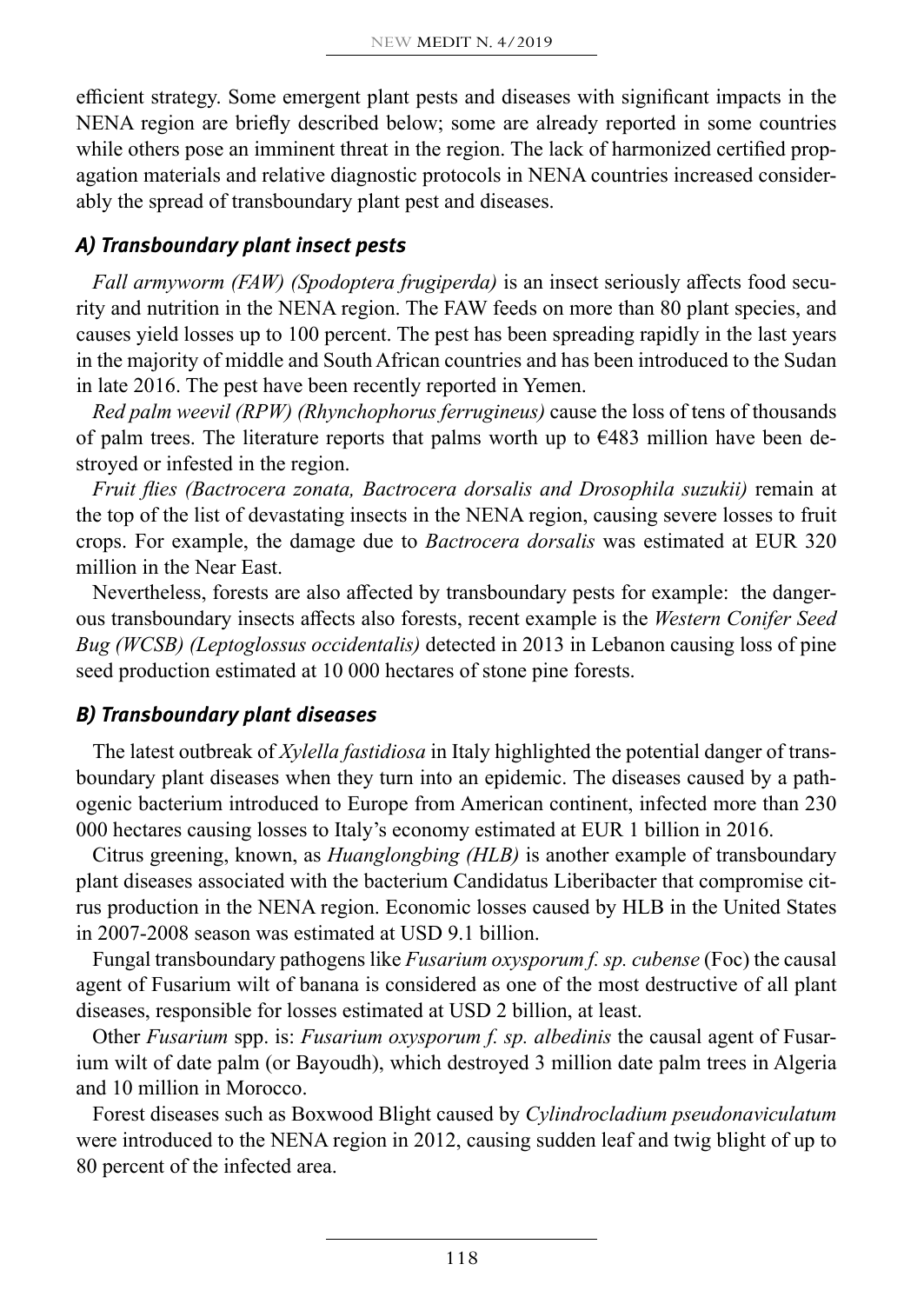## *C) Transboundary invasive weeds*

Invasive weeds cause yield losses ranging from 30 to 70 percent and reach 80 to 100 percent in some crops. *Water hyacinth (Eichhornia crassipes)* is one of the most serious invasive weeds in the NENA region. This aquatic weed affects water quality and ecological communities of water in addition to fish. The annual economic impact in seven African countries has been estimated at USD 20 million.

*Whitetop weed (Parthenium hysterophorus)* and *Silverleaf nightshade (Solanum elaeagnifolium)* are among the most dangerous transboundary weeds due to their various modality of spread making their control remarkably difficult.

One of forest transboundary weeds is *Paulownia tree* or *Kebreet tree (Ailanthus altissima*) that grows rapidly, outcompeting many other plant species for light and space and produces toxins that inhibit the growth of other plants.

#### **II. Climate change influence on plant pests and diseases**

Regions with low temperature will likely harbour more plant pathogens with future rising temperatures caused by the global warming. For example, wheat leaf rust would develop earlier due to an increase of temperatures earlier in the season. Wheat yellow rust is now developing heat-tolerant strains that can make the disease spread more as epidemics.

Climate change will directly affect the behavior, reproduction rates, geographic distribution ranges, overwintering success, and pesticide resistance and dispersal ability of plant transboundary pests. Climate change would also affect host-plant physiology, plant-pest interactions, plant pest enemy populations and management strategies of plant pests. It has been shown that rising temperature enhances the rapid multiplication of certain insects.

## **III. FAO interventions to address transboundary plant pests and diseases**

FAO established the Food Chain Crisis Management Framework (FCC), an integrated approach combining prevention, early warning, preparedness, and response to emergencies affecting the food chain to address the challenge of increasing outbreaks of transboundary plant and animal pests and diseases, including forest pests and aquatic diseases, food safety and radiation events.

One of these important plant disease control programs is the ongoing program against wheat rusts. The program has been coordinated by FAO through its Wheat Rust Disease Global Program (WRDGP) since 2008. This program provides policy and technical support to the concerned countries, in the context of the Borlaug Global Rust Initiative (BGRI). It can be considered as a good example to follow for combating many diseases threatening the NENA region.

Historically, one of the most important cases of successful transboundary plant pest combat is that against the Desert Locust (DL), which is well managed by FAO and member countries. The cost of the campaigns amounted to just USD 7 million compared with over USD 400 million in Northwest Africa in a case of absence of prevention systems.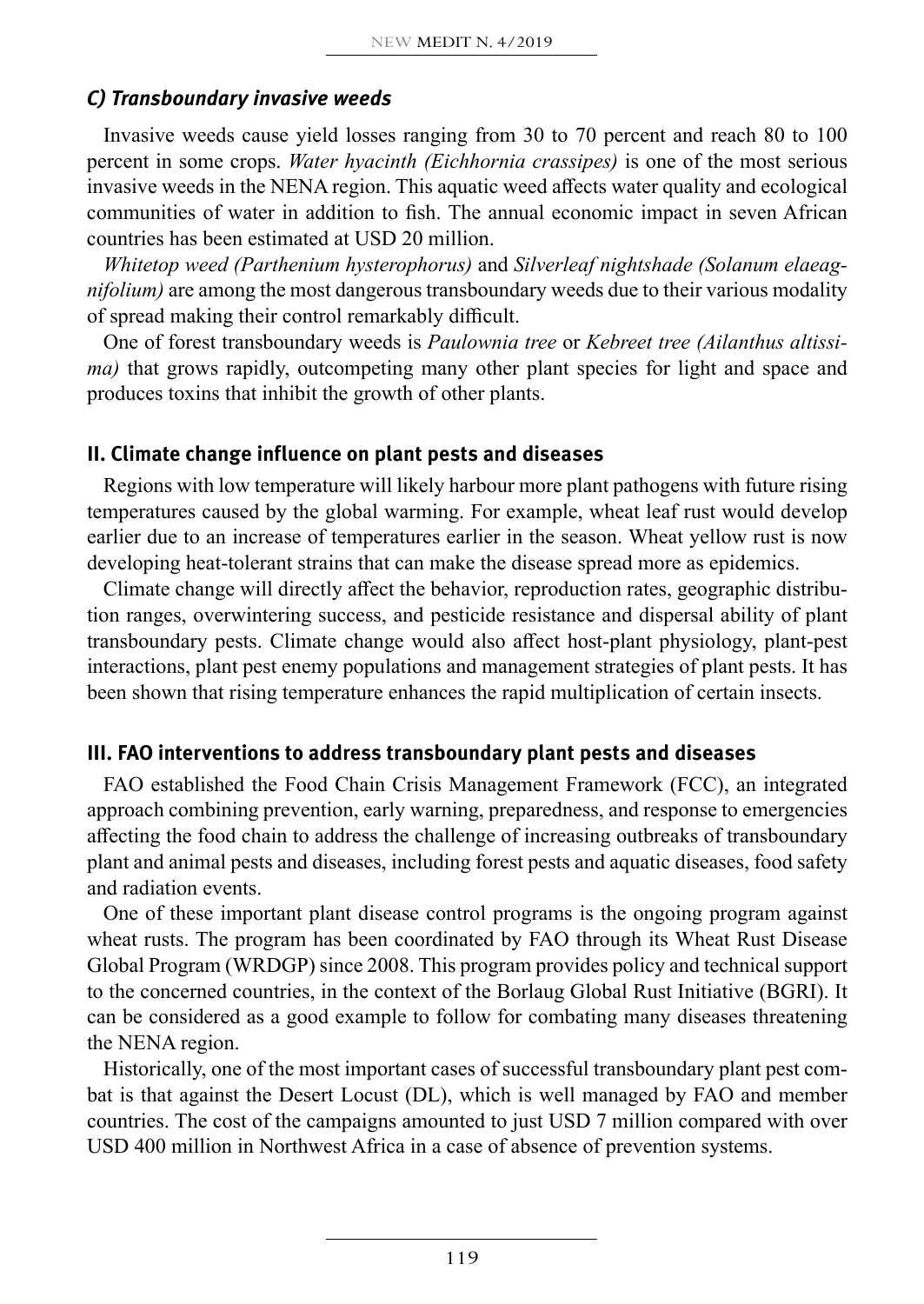#### **IV. Towards effective regional cooperation strategy to address transboundary pests and diseases in NENA**

The introduction and unexpected spread of these pests and diseases will further jeopardize food security, nutrition and livelihoods, limit international trade and force each NENA country to allocate more resources for their management, without guaranteed success.

Countries in the NENA region are facing significant challenges in implementing the wide range of diversified measures to address transboundary plant, animal and fish pests and diseases including prevention, early warning and early response. Insufficient national capacities and the lack of proper regional cooperation programs are contributing to these challenges and limiting surveillance, border controls and inspections, risk assessments, proper diagnosis and effective timely response.

The transboundary nature of some plant pests and diseases makes it impossible for a single country to adequately address them alone. Therefore, regional cooperation strategy among NENA countries becomes vital to create synergy in order to analyze threats, exchange useful information, and coordinate response actions with established standards.

## *A) Improved preparedness*

- Socioeconomic studies will be conducted at national and regional levels to determine priorities for intervention to control plant pests and diseases.
- To support efficient and effective responses, networks of surveillance and early warning based on risk evaluation in the NENA countries will be established.
- For better prediction, prevention, and management of pests and diseases, capacity building activities related to plant health services, including extension services, diagnostic laboratories and research institutions will be implemented.

## *B) Facing transboundary threats*

- Considering the high threat of transboundary pests and diseases, existing national programs will be harmonized with a coordinated regional strategy.
- For transboundary animal diseases, in particular, region wide sound contingency plans, standard operating procedures (SOPs) and coordinated prevention programs based on active surveillance and appropriate control measures will be established, and national and regional reference laboratory networks will be enhanced.

## *C) Preparedness for climate change*

In order to face the influences of climate change, more efforts must be made towards:

- 1) onducting predictive modelling studies to map areas where threatening pests and diseases may spread more or less actively;
- 2) using advanced up-to-date technologies to forecast climatic events;
- 3) conducting studies to predict natural climatic conditions and develop mechanisms of appropriate early response to prevent negative consequences on crops and animals.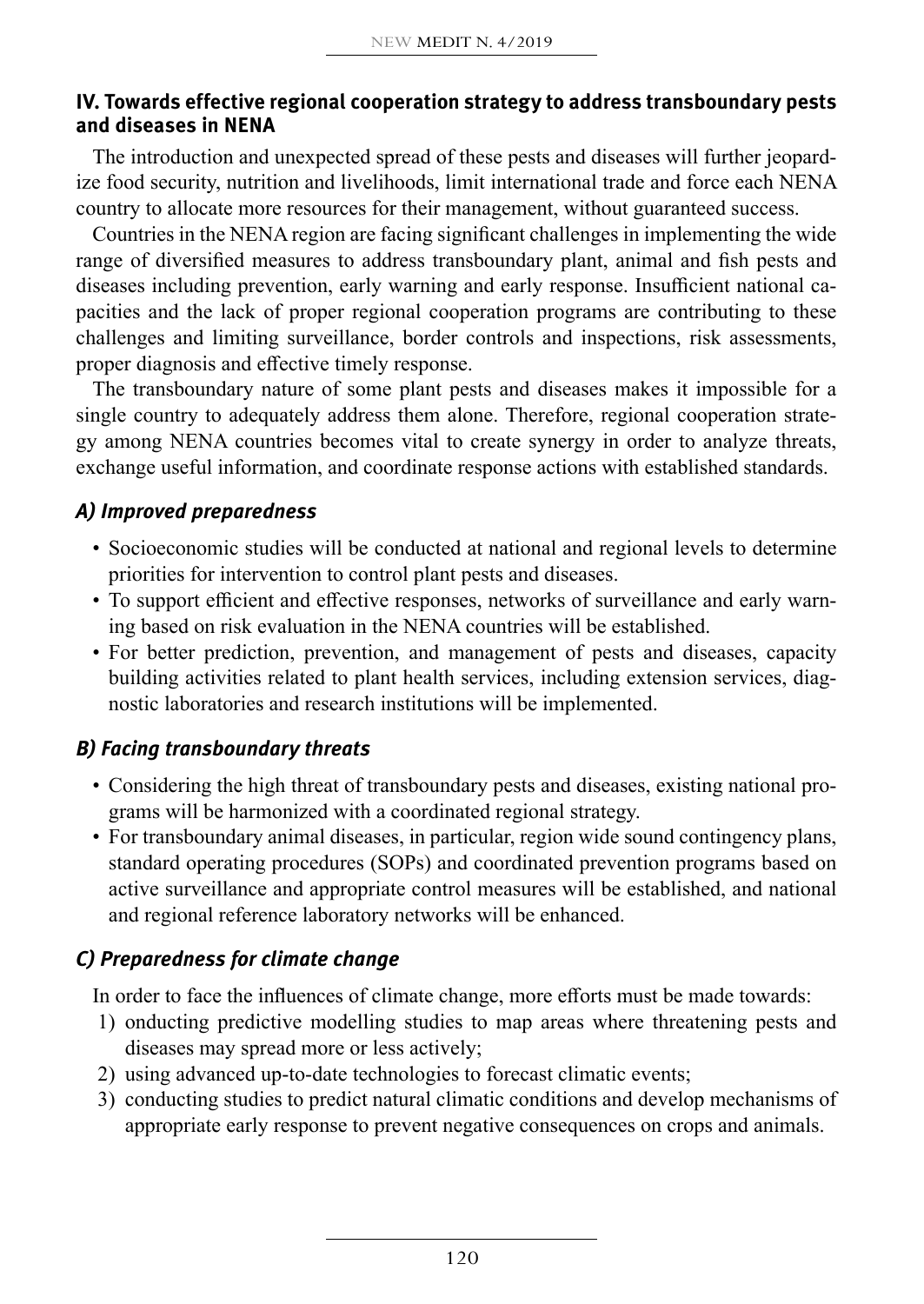# *D) Appropriate regulations*

- To optimize the quality and effectiveness of the prevention and control systems for plant pests and diseases, legislations and regulations will be developed, where appropriate, taking current international standards into account; and the regional commission for certified propagation materials to be established.
- For harmonized cooperation at the regional level, common standards for the regulation and control of transboundary pests and diseases will be developed in accordance with the FAO-IPPC.
- Capitalizing on the capacity building activities of the regional and sub-regional commissions of the League of Arab States and Arab Maghreb Union and the network of NEPPO for better coordination among countries.

## **Conclusions**

Sustainable food production in the NENA region requires specific solutions, policies and investments. Ensuring higher levels of efficiency, early warning and reaction to threats to food systems requires sound planning, while taking into account the following facts:

- 1) Many countries in the world (including the NENA countries) are not adequately prepared to effectively respond to new and emerging transboundary plant pests and diseases. Activities of prevention, early warning, control, eradication and containment are not conducted to the fullest extent possible.
- 2) Human resources and logistical capabilities of NENA countries are generally not at a level sufficient to face large and urgent plant or animal health issues.
- 3) Given the international dimension of plant health issues, they are considered as International Public Goods.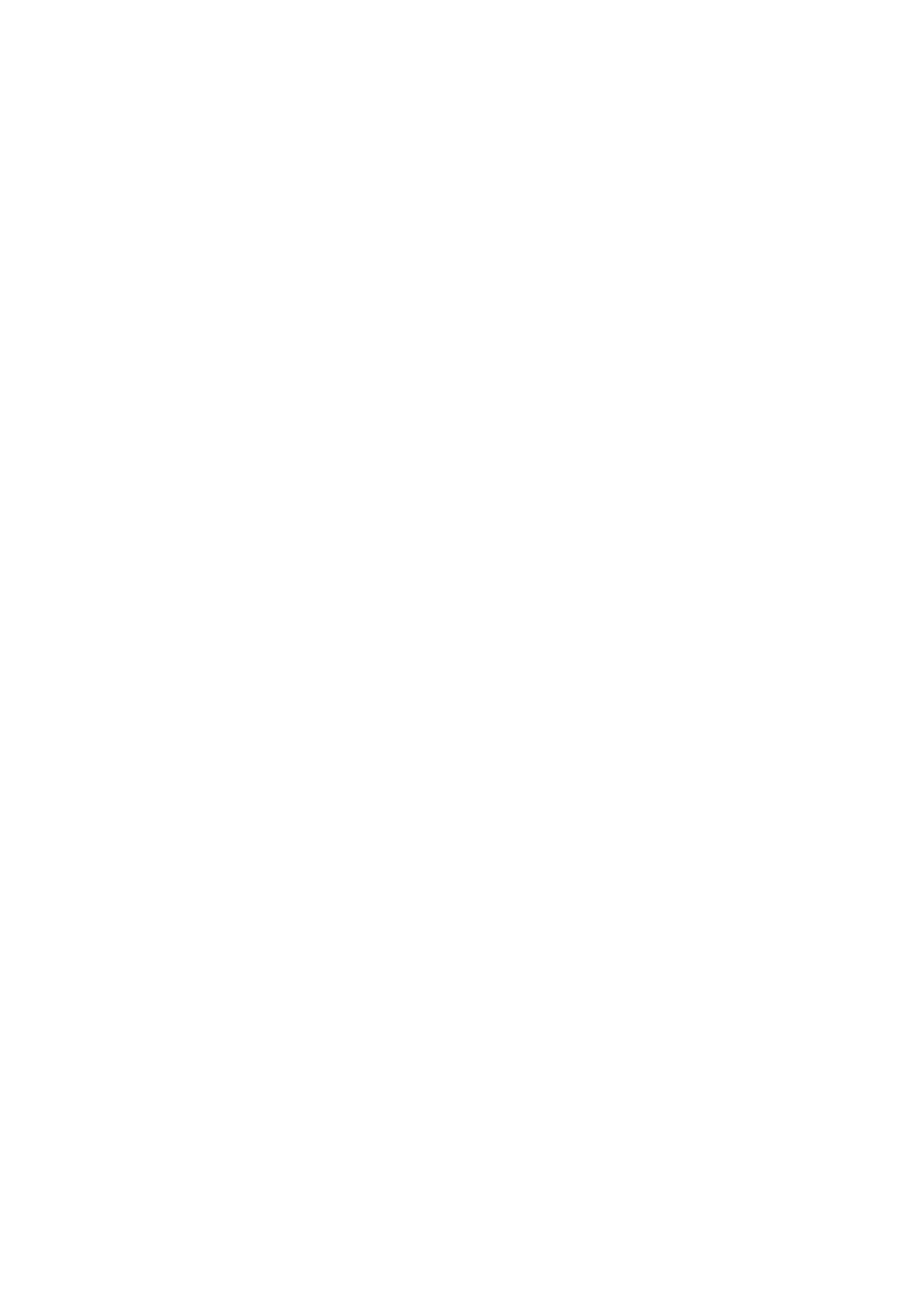# NEW MEDIT

#### *Scope*

*New Medit* is an international open access journal published quarterly on behalf of the Italian Institute of CIHEAM of Bari.

The Journal seeks to act as a bridge between the relevant regional studies to enhance regional cooperation and sustainable development, by providing a platform for theoretical and empirical debate in the fields of social and economic sciences, regional development and environmental studies in the Mediterranean Region.

The main subjects of interest include the economic and social transformations in Mediterranean Countries in particular agro-food economics, rural development, environmental economics and sustainability issues around all Mediterranean region.

*New Medit* welcomes studies tackling the various problems characterising the economy and agribusiness of Mediterranean countries with a multi-disciplinary approach and from diverse theoretical perspectives.

#### *Types of article*

*New Medit* publishes *Research/Themes* papers and *Notes*/*Reports. Research/Themes papers* include original essays and cutting-edge research closely related to the aims and scope of the Journal*. Notes/Reports* include comments or studies on singles experiences which aim to facilitate the debate and dissemination of the real questions among the different territorial areas of the Mediterranean.

The journal operates with a double-blind peer review policy.

Papers are published in English or in French, with an abstract in English.

#### *Guidelines*

http://www.newmedit.iamb.it.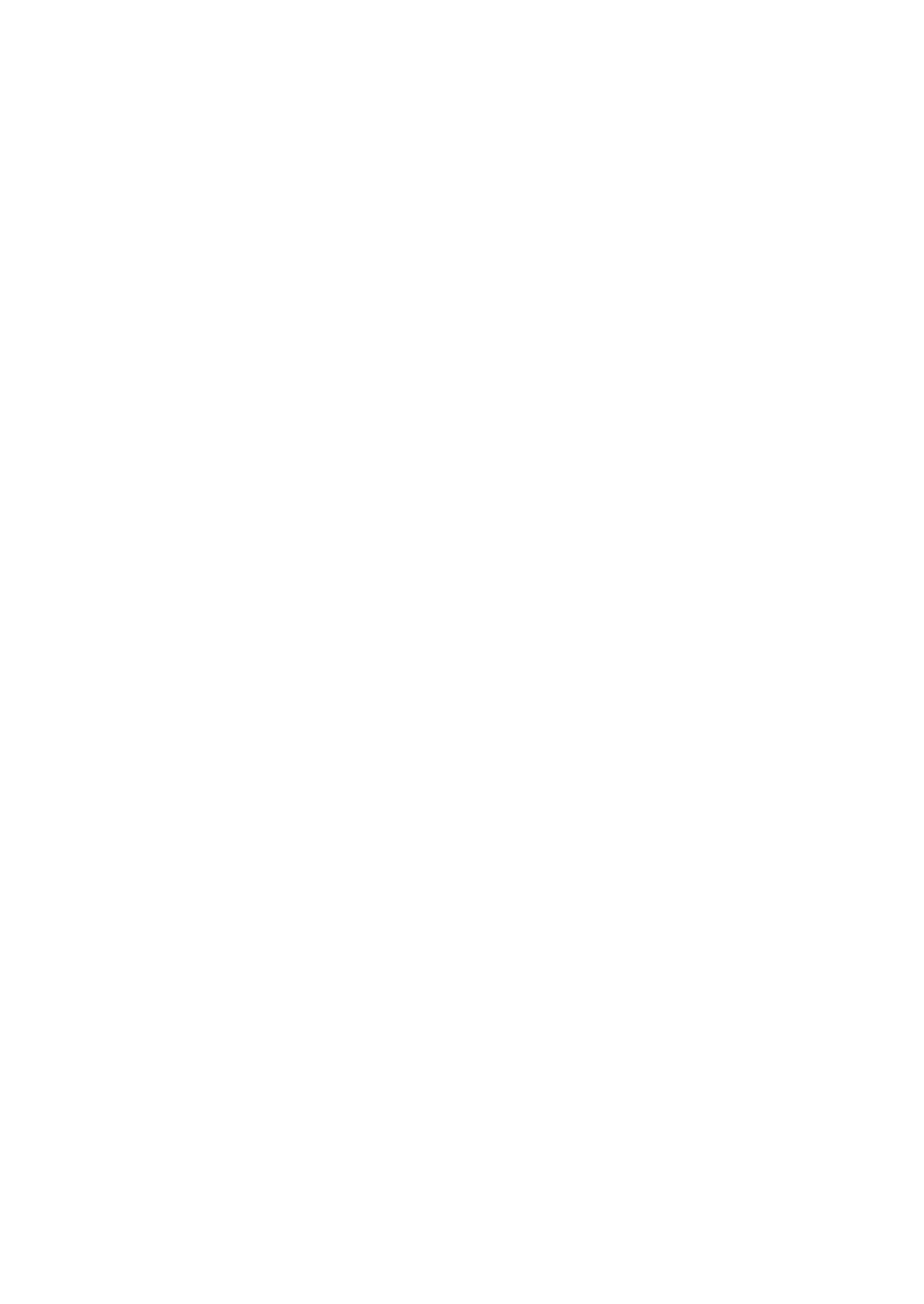Printed in Italy December 2019